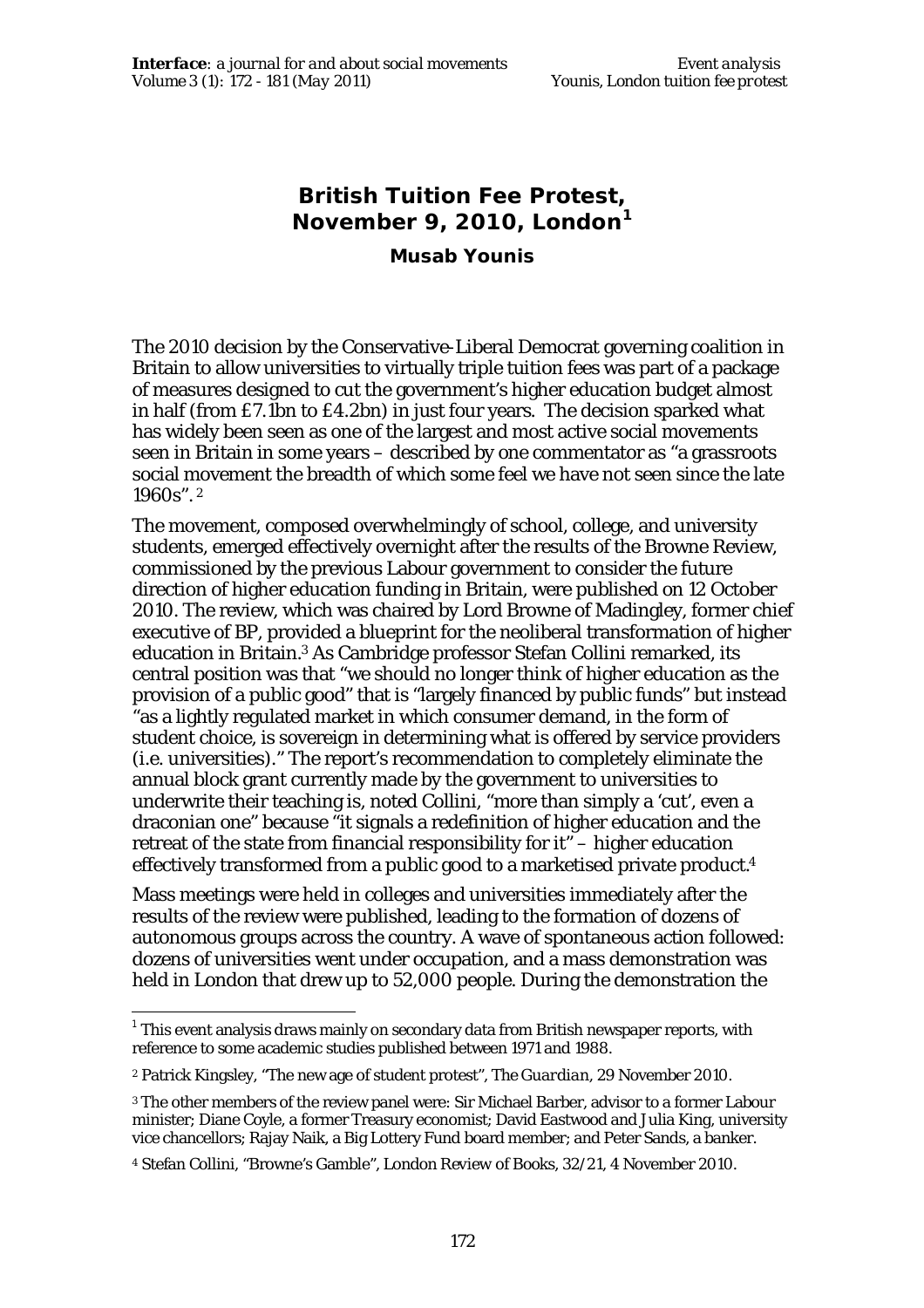Millbank tower in London, which houses the headquarters of the Conservative Party, was occupied, setting the protest apart from the general tendency of British protests to conform to assigned routes and avoid direct action.

Initially condemned by institutional leaders, including the president of the National Union of Students (NUS) and the general secretary of the Universities and Colleges Union (UCU), the new commitment to non-violent direct action received vocal and widespread support amongst grassroots members of the broader movement. As a result, many of those who had opposed the method of protest were quickly forced to backtrack – the NUS President famously apologising for what he called his "spineless" lack of support for university occupations. Further demonstrations were held in London on 24 and 30 November, drawing large crowds and punitive police responses. This took the form of a renewed police commitment to the open-air imprisonment of protesters known as "kettling". As the day of the scheduled vote on education reform in the House of Commons approached, students prepared for another mass demonstration outside the Houses of Parliament in central London. The vote, which passed, and the demonstration, both took place on December 9.

## **December 9: "I didn't see anything in their eyes"**

On the day of the tuition fee vote in Parliament, an estimated 50,000 people, including many schoolchildren, took part in two demonstrations that had been organised in central London: one by the NUS; the second (substantially larger) by the University of London Union (ULU) and the National Campaign Against Fees and Cuts (NCAFC). The larger protest marched from Bloomsbury towards Parliament, where the Metropolitan police had already stationed lines of riot police, blocking access to the building. At around 2pm, protesters pushed down barriers and entered Parliament Square, the public square opposite the Houses of Parliament, with "the centre of Parliament Square taken over in a matter of moments."5 By 2.32pm, the Guardian reported that the "entire police line has just switched to riot gear" and, at 2.52pm, that the protesters were becoming "increasing [*sic*] frustrated at having nowhere to go." The kettle had already begun: by around half past three, the Metropolitan police officially confirmed that "containment" was in place.

In keeping with a now wearily familiar pattern, which is well understood by the police, the atmosphere of a substantially calm protest was transformed by the "containment" which lasted all day – most were unable to leave for eight hours or more – and by the behaviour of the police. The journalist Shiv Malik reported at 4.30pm that he had been knocked down by "a baton strike" that fell "directly onto the crown of my head" – "I felt a big whacking thud and I heard it reverberating inside my head." He "asked a police officer" if he "was bleeding", but the reply was: "Keep moving, keep moving"; at this point Malik realised

 $\overline{a}$ <sup>5</sup> *The Guardian*, "Student protests – as they happened", 9 December 2010. http://www.guardian.co.uk/education/blog/2010/dec/09/student-protests-livecoverage?INTCMP=SRCH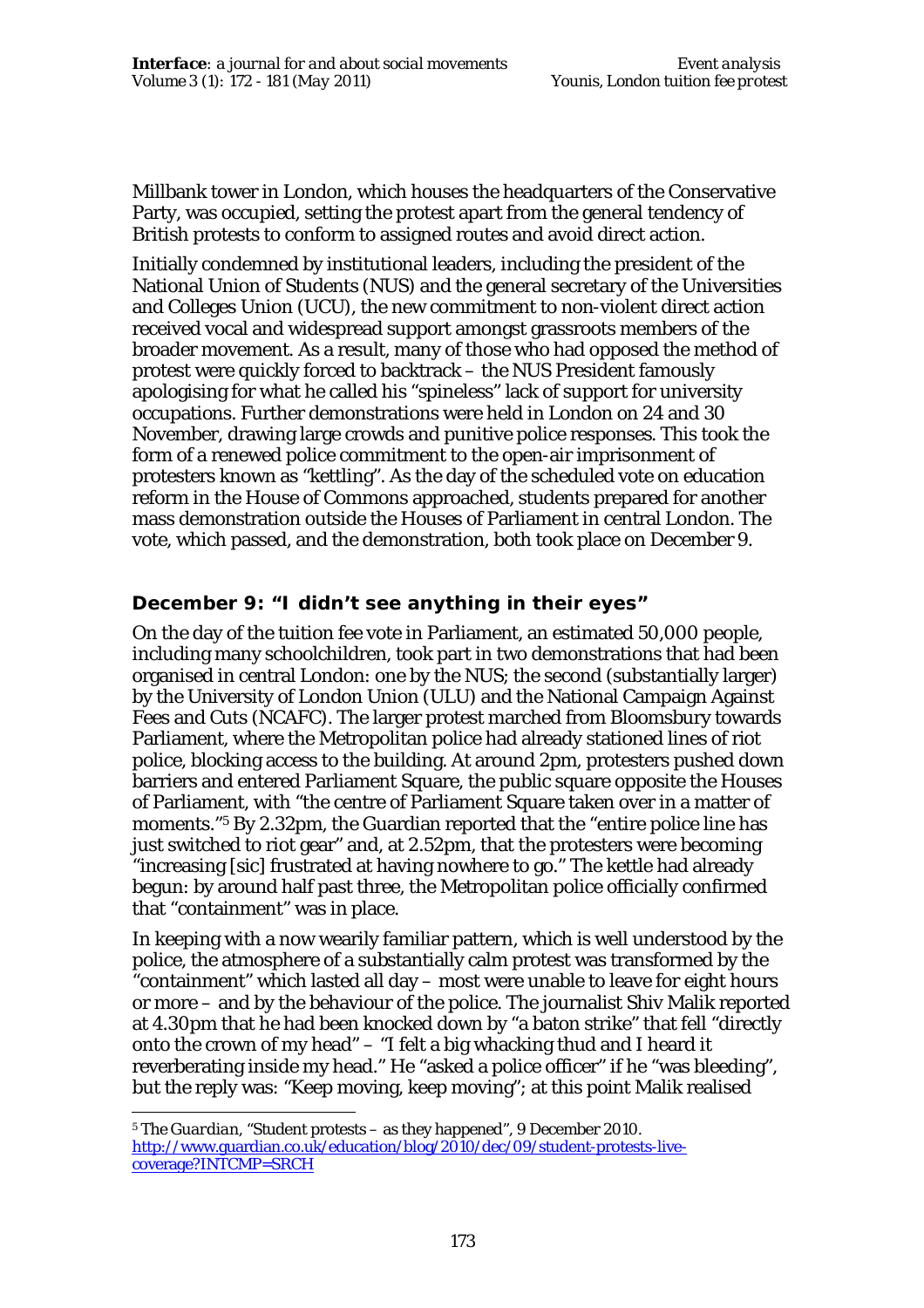"there was blood everywhere" and "asked another police officer, who was wearing a police medic badge, if he could help me" but was told "to move away" and "go to another exit", by which point "blood was streaming down the back of my head." Malik was eventually assisted by student protesters and had to walk a substantial distance to catch a cab to hospital.<sup>6</sup>

This treatment of protesters and even journalists – imprisonment, police violence, and subsequent refusal of medical attention – became so commonplace throughout the day that there was little discussion of it, especially in the British press, which virtually censored reports such as these. A minor exception was one regional page on the BBC website – the small "Sheffield and South Yorkshire" page – which flatly contradicted, in unusual detail, the BBC's main position on the demonstration. The page consists of an account by a 17 year-old girl who had been on the protest and is worth quoting in some detail. "Still shaken up, with tremors in her voice," the girl described "angry clashes" with her and her friends "caught between the violence and police." With no escape route, trapped in the kettle, they were pushed towards the police, who "saw us coming towards them, these teenage girls who wanted to go home"; the police "didn't show any mercy whatsoever" but "threw around my friends who were just 17 year old slim girls", "beating" them "with batons"; "They didn't show any sympathy in their voice and I didn't see anything in their eyes."

Her mother, who spoke to her on the phone at this point, said: "She was crying down the phone, I could hear girls screaming and crying in the background. It was the most horrible, scary thing I've heard." She called the Metropolitan Police who advised that the girls should go to the front line again and ask to be let out; the girls proceeded to do this, but "after begging in tears to be let out" they were "halted by another" police line; by this point "traumatised" and "crying" – "We were begging to, please, just let us go home" – they were "pushed forward a second time", pleading with the police "'please don't hurt us, just don't hurt us, we want to go home", when she "was pushed into a ditch by a police officer" and "turned around to see a group of my friends on the floor getting beaten by police officers"; another friend "who didn't manage to escape" "was thrown to the floor by the neck" and "beaten on the floor by three police officers until he was throwing up blood" at which point "they just threw him aside", "didn't give him any medical attention" and "moved on" to the next protester.<sup>7</sup>

It is an interesting exercise to check the British press coverage of the protest and note how many times experiences such as these were reported – as compared, for example, to the experiences of members of the royal family. It is also worth scanning the press coverage for a single mention of what was obvious to anyone at the protest: that these police strategies were systematic, deliberate, and

 $\overline{a}$ <sup>6</sup> *The Guardian*, "Student protests – as they happened", 9 December 2010. http://www.guardian.co.uk/education/blog/2010/dec/09/student-protests-livecoverage?INTCMP=SRCH

<sup>7</sup> BBC, "Barnsley girl's account of violence at fees protest", 10 December 2010.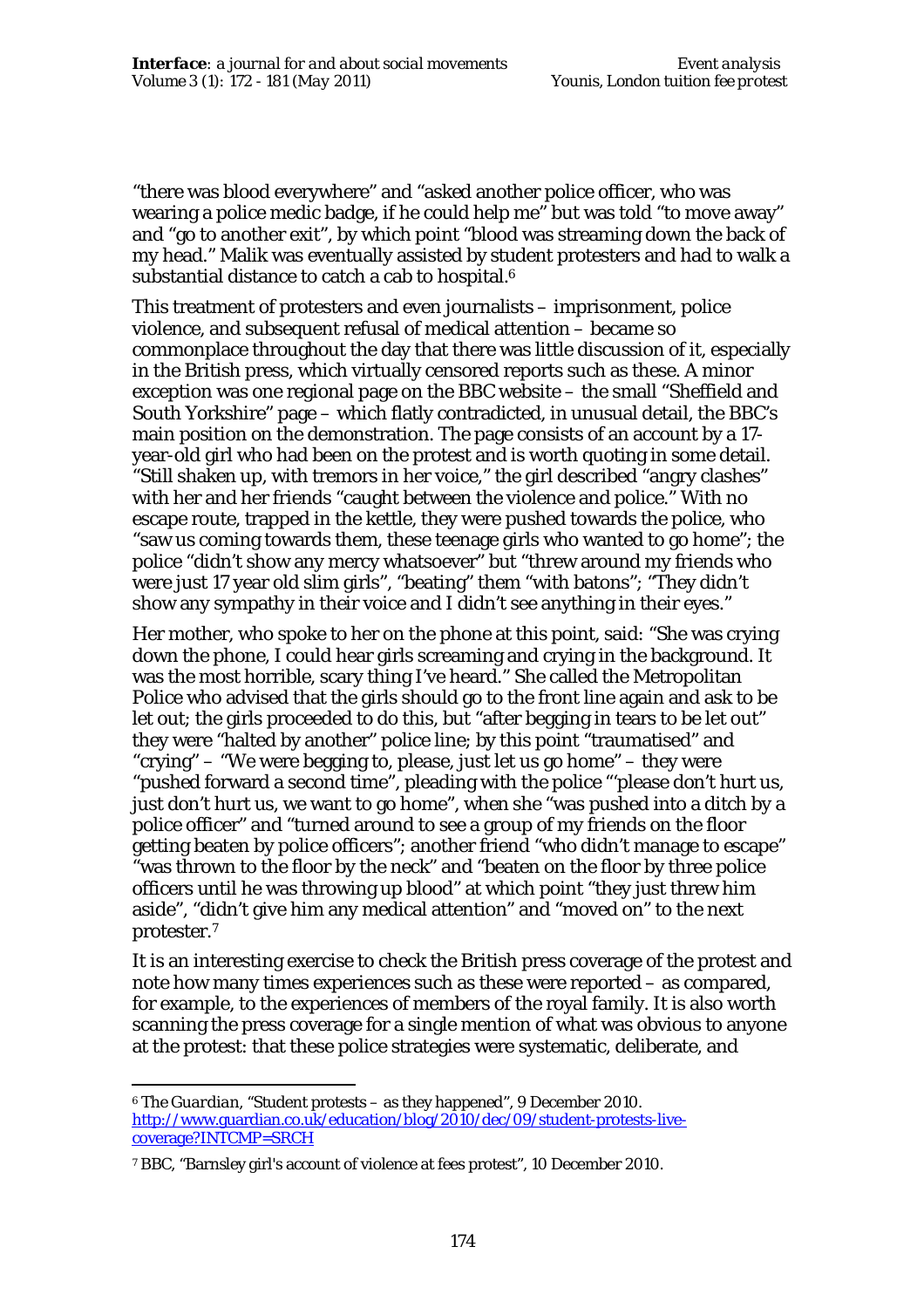applied with the full knowledge that they endangered the safety and lives of protesters, including young children.

### **The squeeze of "containment"**

The tactics of the British police, who have benefitted from a decade of repressive legislation that is probably unparalleled in British history, had by December 9 been carefully developed to the point where they put an amusing perspective on the notion of a right to protest or free assembly. Open-air imprisonment, or kettling, has long been a favourite tactic. It has the double effect of frustrating protesters, precipitating attempts to leave that can be quickly painted as "violent clashes" caused by "anarchist protesters", as well as substantially raising the costs in time, comfort and safety for those planning to attend protests. It dissuades many from even attempting to attend. These effects are so obvious and widely noted that it takes a significant departure from rationality to assume that they are not the intentions of the police when the tactics are planned.

Kettling has been controversially supported by the British courts when it has been challenged, such as in *Austin v Commissioner of Police of the Metropolis*, as breaching Article 5 of the European Convention of Human Rights. (Court cases, including one started after the December 9 protest, are ongoing). A significant number of legal academics and experts regard the tactic as illegal because it directly breaches the rights to liberty and lawful detention. More recent police tactics developed in specific response to the student movement include "squeezing" the kettle, which involves charging into crowds of protesters, including with horses, containing people into spaces to the extent where any movement becomes difficult.

As was noted in the days following December 9, protesters had been "forced … into such a tight 'kettle' on Westminster Bridge that they were in danger of being seriously crushed or pushed into the freezing River Thames", with a senior doctor "who set up a field hospital in Parliament Square" noting that the police "had us so closely packed, I couldn't move my feet or hands an inch"; a situation that they remained in "for hours", with people "having real difficulty breathing" – "the most disturbing thing I've ever seen," remarked the doctor, who "repeatedly" "tried to speak to officers" and was inevitably ignored: "I'm surprised that no one died there."<sup>8</sup> Video evidence of the same tactic being employed at a different police line on the same protest led to the police being condemned by some of their own advisers, including a the chair of the Metropolitan Police Authority's civil liberties panel. The panel said the footage was "appalling" and "ghastly"; another panel member commenting that the incident was the "most disturbing so far in a sequence that gets more risky and

 $\overline{a}$ <sup>8</sup> *The Guardian*, "Kettle tactics risk Hillsborough-style tragedy – doctor". 19 December 2010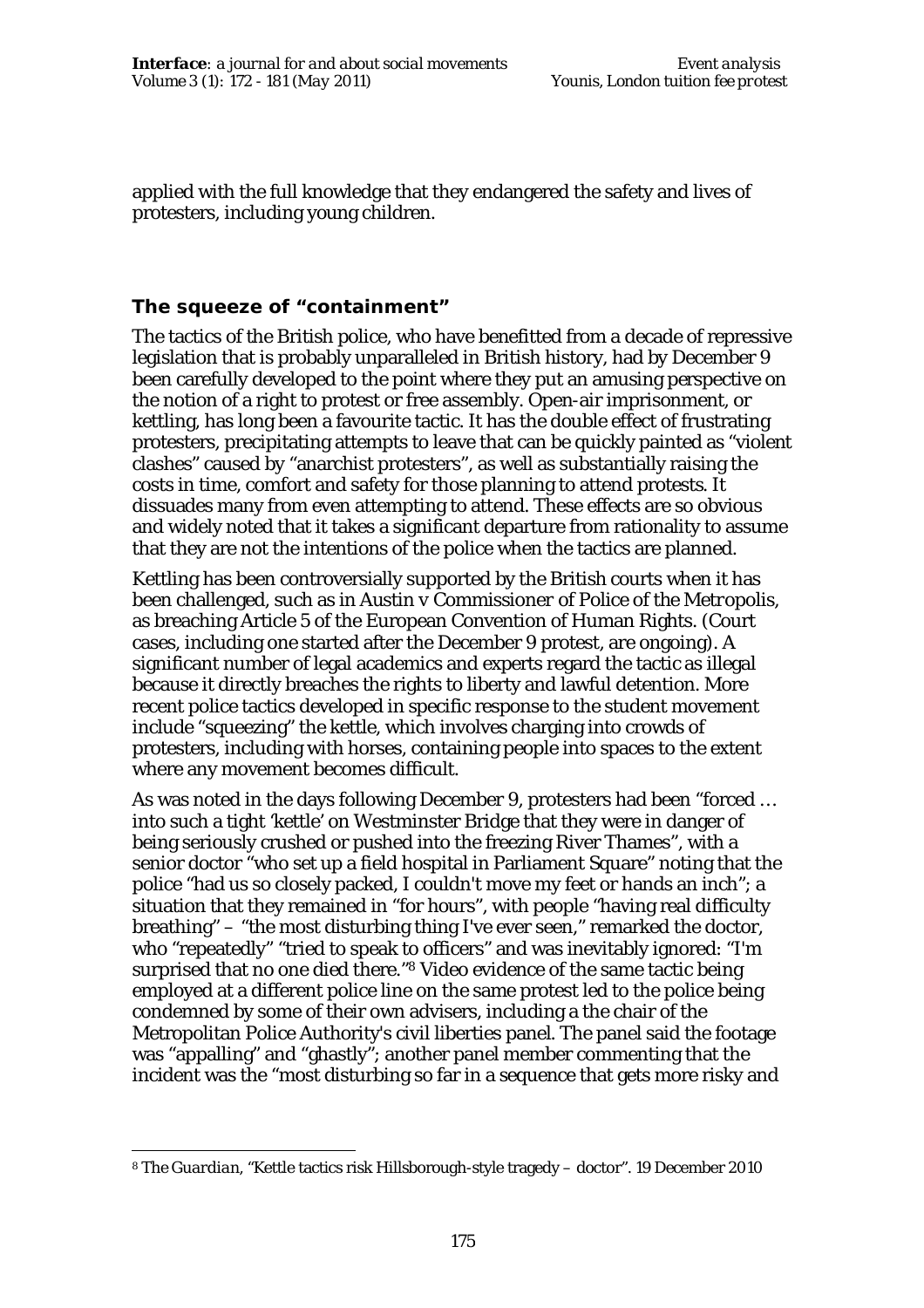threatening with each repeat": "The use of horses in such a situation is astonishing."<sup>9</sup>

As well as adopting tactics that seriously endangered the safety of protesters, the police (as seen with Shiv Malik above) showed a marked lack of interest in assisting people who had been injured. In the most prominent case, Alfie Meadows, a 20-year-old student who required emergency brain surgery after being hit on the head by a police truncheon, was taken in an ambulance to the nearest hospital only to be told, according to his mother, that it "had been given over to police injuries" and was "asked to take Alfie to another hospital"; they were moved into a different room because the police were "finding it upsetting to see protesters in the hospital".10 But despite condemnations such as those by the Metropolitan Police Authority's civil liberties panel, revealingly rare in the press, the response of the British government has been to condemn the student protesters and suggest that the admirable restraint the police have shown in their handling of violent dissent has perhaps been stretched too far.

#### **Post-protest crackdown**

 $\ddot{\phantom{a}}$ 

On 26 November, after the mass "Millbank" demonstration, the commissioner of the Metropolitan Police, Sir Paul Stephenson stated that "the game has changed"; the police "are going to be much more cautious" and "will be putting far more assets in place."<sup>11</sup> Stephenson's remarks were misleading: the tactics the police employed during the subsequent protests were not especially new, but a continuation of a package of repressive tactics developed during the previous government. Similarly, the manner in which the police have subsequently moved to criminalise protesters is familiar – at least to those who have been paying attention.

At a series of demonstrations held outside the Israeli Embassy in London in December 2008 and January 2009, protesting Israel's attack on Palestinians in Gaza and British complicity, protesters were met with predictable aggression from police. After the demonstrations 119 people were arrested for offences under "violent disorder" legislation. Most were arrested months after the protest using police intelligence from Forward Intelligence Teams (FIT), many in dawn raids on their homes in which entire families were handcuffed.12 After being

<sup>9</sup> *The Guardian*, "Kettling video 'appalling', police watchdog panel chair says", 22 December 2010

<sup>10</sup> A subsequent "internal investigation" by the Metropolitan police stated that the mother's claim had been "disproved", without providing alternative evidence, and issued a press statement that was obediently reported by the national media. This fits neatly into a pattern of systematic distortion and self-exoneration that has become a trademark of the Metropolitan police.

<sup>11</sup> BBC, "Met Police commissioner predicts 'disorder' on streets", 25 November 2010

<sup>12</sup> http://gazademosupport.org.uk/about-2/about/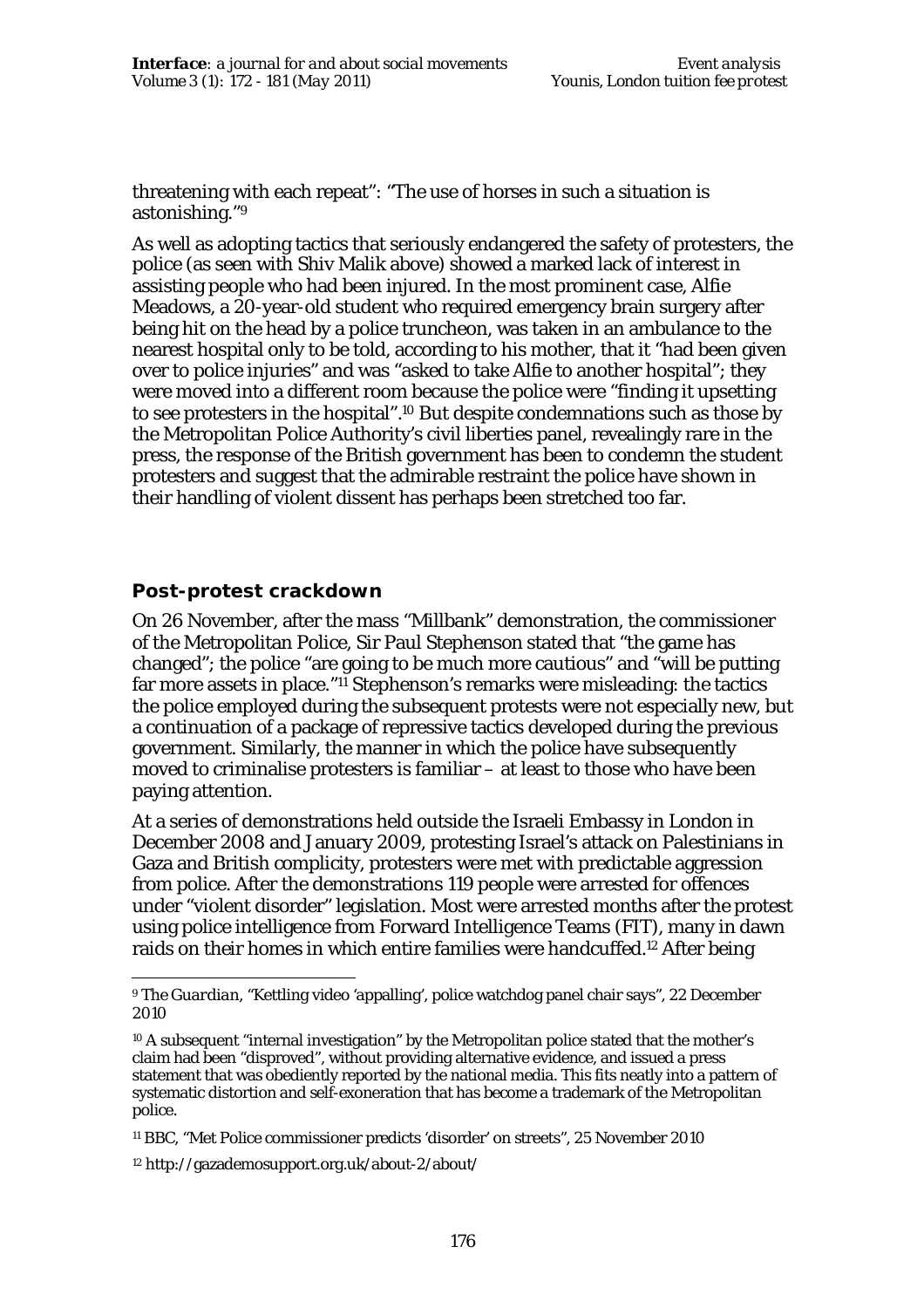pressured by presiding judges and their own defences to plead guilty to violent disorder charges, overwhelmingly resulting from harmless acts like throwing an empty bottle towards a gate, the young defendants suddenly found themselves facing sentences of eighteen months or two years in prison. A group formed to support the protesters noted at the time that: "Thousands of British people feel that they no longer have the option of attending a political demonstration without being targeted by the police."<sup>13</sup> The Metropolitan police were much later forced to pay a substantial sum to two brothers after they won a civil claim following police assault at the demonstration (their initial complaint to the police had, of course, been quickly dismissed).14 Inevitably, most of the police violence at the demonstration remained unchallenged. Barely any of the young people who were targeted during and after were in a position to engage with a complicated and biased complaints system, let alone file civil claims, when their families, in some cases, could barely afford to visit them in prison.

Adapting their tactics for the growing student movement, the Metropolitan police after the 10 November Millbank protest began issuing to the press photographs of protesters whom they wished to "trace" in connection with "violence."15 This decision, most likely devised by (or in conjunction with) the £6.8m-a-year Metropolitan Police Department for Public Affairs, effectively criminalises at a stroke dozens of people who have not been charged in connection with any crime. For a police force obsessed with public relations, and heavily funded to ensure its own version of events becomes the mainstream narrative, staged coups such as these have as much to do with shaping the public perception of the social movement as they do with policing it. After the December 9 protest, the police again issued a series of photographs over a number of days and the press compliantly ran the images, often on front pages.

The press tends to avoid reporting police operations as systematic or linked to a broader economic policy, but it does sometimes report particular incidents, which are usually implied to be isolated cases regardless of how often they are repeated. One of these events is worth noting as indicative of current police behaviour. On 7 December – two days before the major tuition fee protest – a 12-year-old boy, Nicky Wishart, organised a protest to take place outside Prime Minister David Cameron's constituency office to "highlight the plight" of Wishart's "youth centre, which is due to close in March next year due to budget cuts." (Wishart lives in Cameron's Oxfordshire constituency.) In response, "the school was contacted by anti-terrorist officers" and the boy was "taken out of his English class" and "interviewed by a Thames Valley officer at the school in the presence of his head of year"; the officer told him "that if any public disorder took place at the event he would be held responsible and arrested": "we will arrest people and if anything happens you will get arrested because you are the

 $\overline{a}$ 

<sup>13</sup> http://gazademosupport.org.uk/about-2/about/

<sup>14</sup> *The Guardian*, "Met pays £25,000 to twins for injuries at Gaza demo", 12 July 2010.

<sup>15</sup> *Daily Telegraph*, "Student protests: police issue pictures in hunt for rioters", 17 November 2010.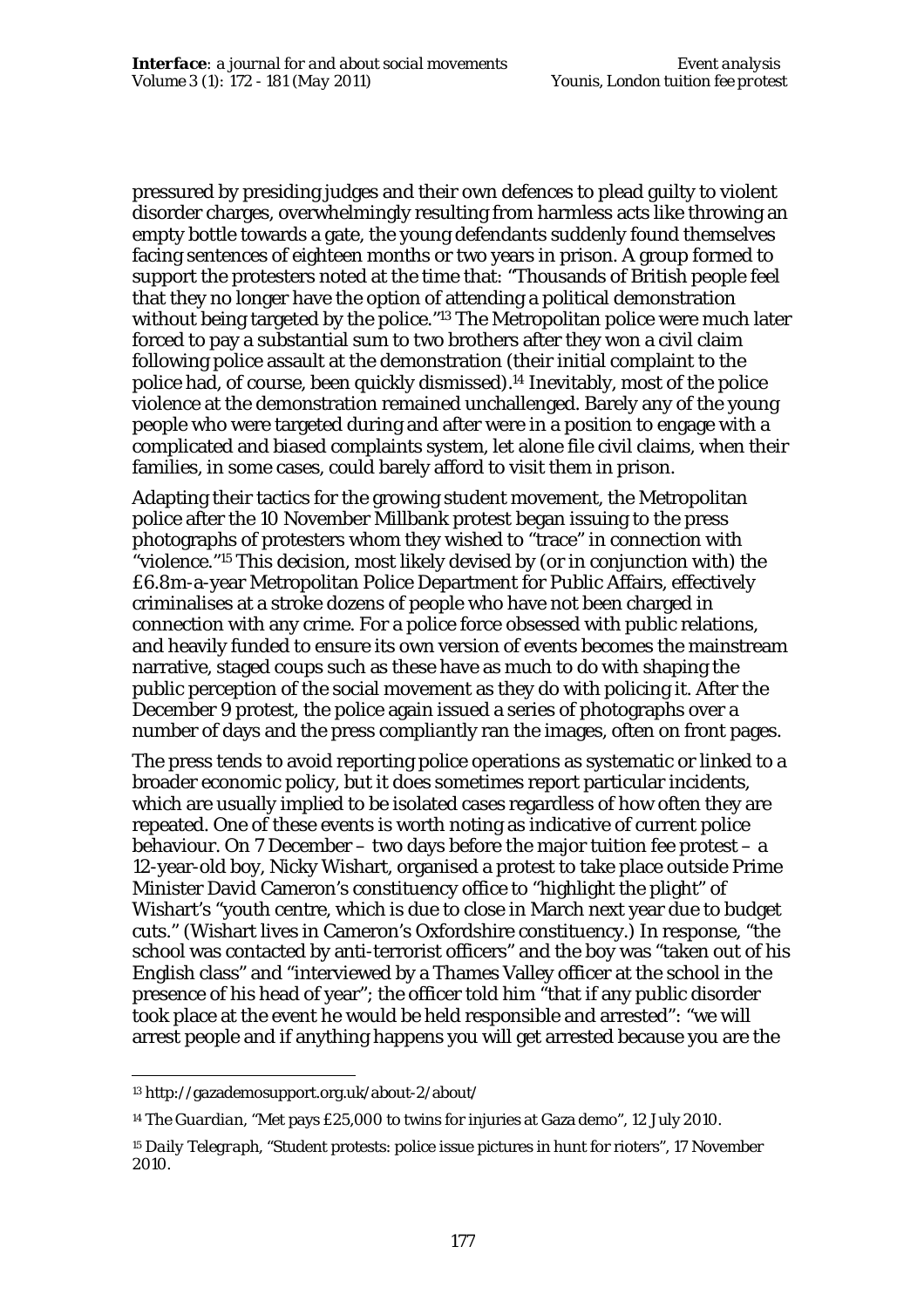organiser." Wishart was told he would be arrested "even if [he] didn't turn up", and that "armed officers will be there so if anything out of line happens …" The boy's mother, who lives "10 minutes down the road", was not present for the interview.<sup>16</sup>

It is currently unclear how many are to be charged in connection with the 9 December protests or how severe the charges will be but the Gaza protest cases, and a catalogue of recent police actions, set troubling precedents.

#### **Repression and redistribution**

The repression of the student movement is in direct response to its early success in presenting a serious and dynamic opposition to the British government's expressed plans for public spending cuts that will transform the nature of social provision in Britain. The concomitant development of repression, especially that which is first directed at particular groups before being extended, and neoliberalisation, is a theme which extends back to the 1970s.

The post-1979 Conservative attack on the welfare state, which has been amply documented elsewhere, included early cuts to the higher education budget that look meek in comparison to those currently proposed.17 But while the government which she led enacted the cuts, Margaret Thatcher personally endowed a £2m chair in "enterprise studies" at Cambridge: the aim was "to promote a wider understanding of the principles of free enterprise, with reference to political and economic freedom and market economy, under the rule of law."<sup>18</sup>

And the message was reinforced elsewhere, as public spending was not so much cut (it stayed almost constant) as redirected toward more deserving sectors of society. Privatisation offered the opportunity to undersell public assets through complicated schemes: it was later estimated that at least £10bn, and probably much more, was transferred from public to private hands in this way.<sup>19</sup> Meanwhile, according to a detailed 1988 study, the social housing that "serves the most vulnerable and marginal groups in society" was systematically undermined, a move which was paralleled "by the growth of an underclass of economically and socially excluded households" that transformed the public housing sector to a US-style system of mass social segregation. The "considerable success" that direct state provision had achieved in reducing the connections between low income and poor quality housing was thus substantially reversed, in a pattern that was to become familiar as attacks on

 $\overline{a}$ <sup>16</sup> *The Guardian*, "Schoolboy warned by police over picket plan at David Cameron's office", 10 December 2010.

<sup>17</sup> http://www.timeshighereducation.co.uk/story.asp?storycode=410485

<sup>18</sup> http://www.admin.cam.ac.uk/reporter/1997-8/weekly/5726/12.html

<sup>19</sup> BBC, "Privatisation 'needs overhaul' ", September 3 1998.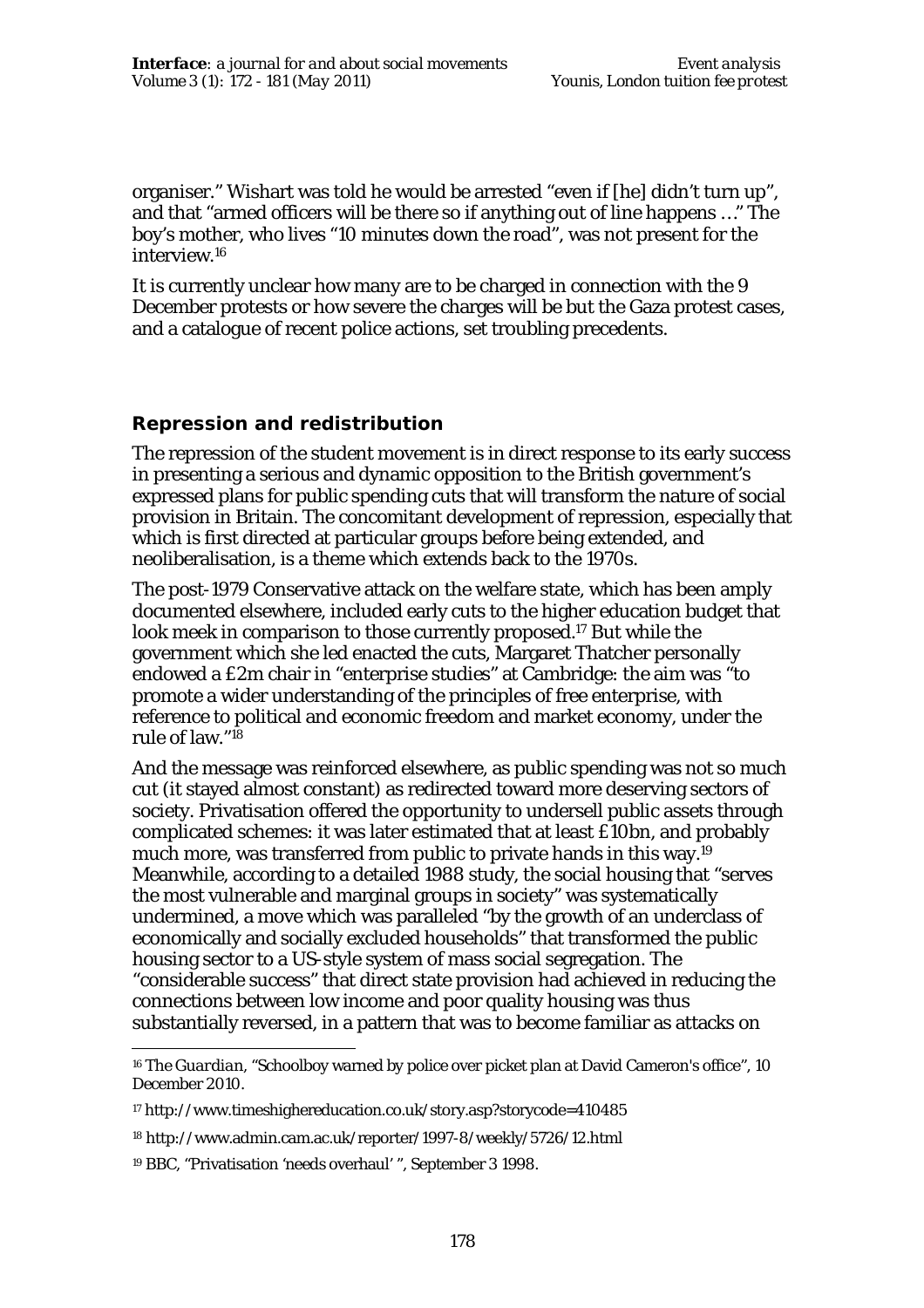public provision continued (Forrest and Murie 1988: 11 - 13). All this took place as wealth was redistributed, with state supervision, towards the top income percentiles. In 1989, a Labour politician observed that "an extraordinary transfer of resources, from poor to rich, has taken place."20 The politician was Gordon Brown, under whose tutelage the "extraordinary transfer of resources" continued with renewed vigour. By 2009 Britain was a more unequal country than at any time since modern records began in the early 1960s.21 Developments took place in tandem: as fuel poverty more than doubled in the mid-2000s, energy companies were able to post record profits, with British Gas seeing its profits rise 98 percent in the first half of 2010.<sup>22</sup>

The growth of black and Asian populations in Britain, a result of postwar labour shortages and a complex imperial history, enabled the development of state repression that mirrored in interesting ways the techniques that had been developed in the colonies to deal with the rise of agency amongst populations in Africa, Asia and the Caribbean. By 1982 it was possible for a number of authors to claim that: "the presence of black people in Britain has become constructed ideologically as a national problem, thereby rendering them subject to specific and intense forms of control and repression" (Solomos et al. 1982: 21). Widespread puzzlement was expressed as young people took to the streets in 1980 and 1981 in riots across a series of British cities, even while a decade of reports had been warning of an imminent reaction to police and state provocation. As a police officer had explained to a journalist in 1971: "When these people have their heads full of pot and alcohol, spurred on by the thumping beat of these reggae records, they are not humans any more, and only those who don't like themselves would set out to treat them as humans" (Humphry and John 1971). The same year, National Opinion Polls reported the results of a major survey into race relations: "It is somewhat dismaying to see the extent to which coloured people are critical of the police" (quoted in Hall et al. 1978: 45).

It can be surprising to recall that there was discussion of the "parallel growth of repressive state structures and new racisms" and even "the construction of an authoritarian state in Britain" (Solomos et al. 1982: 9) as early as 1982, because the pre-1997 period is now commonly seen as a virtual liberal paradise. Consider some of the "illiberal laws" highlighted by a major politician in 2006 as in need of repeal: Part 2 of the Extradition Act 2003, which allows for extradition to the US without prima facie evidence; the new conditions created on public assemblies in the Anti-Social Behaviour Act 2003; new trespass laws and restrictions on protest outside Parliament in the Serious Organised Crime and Police Act 2005; the control orders legislation in the Prevention of Terrorism Act 2005 that allows for virtual house arrest without charge or trial;

 $\overline{a}$ <sup>20</sup> John Newsinger, "Brown's Journey from Reformism to Neoliberalism", *International Socialism*, 2 July 2007.

<sup>21</sup> *The Guardian*, "UK's income gap widest since 60s", 8 May 2009.

<sup>22</sup> *The Guardian*, "British Gas sees profits rise 98% in first half of year", 28 July 2010.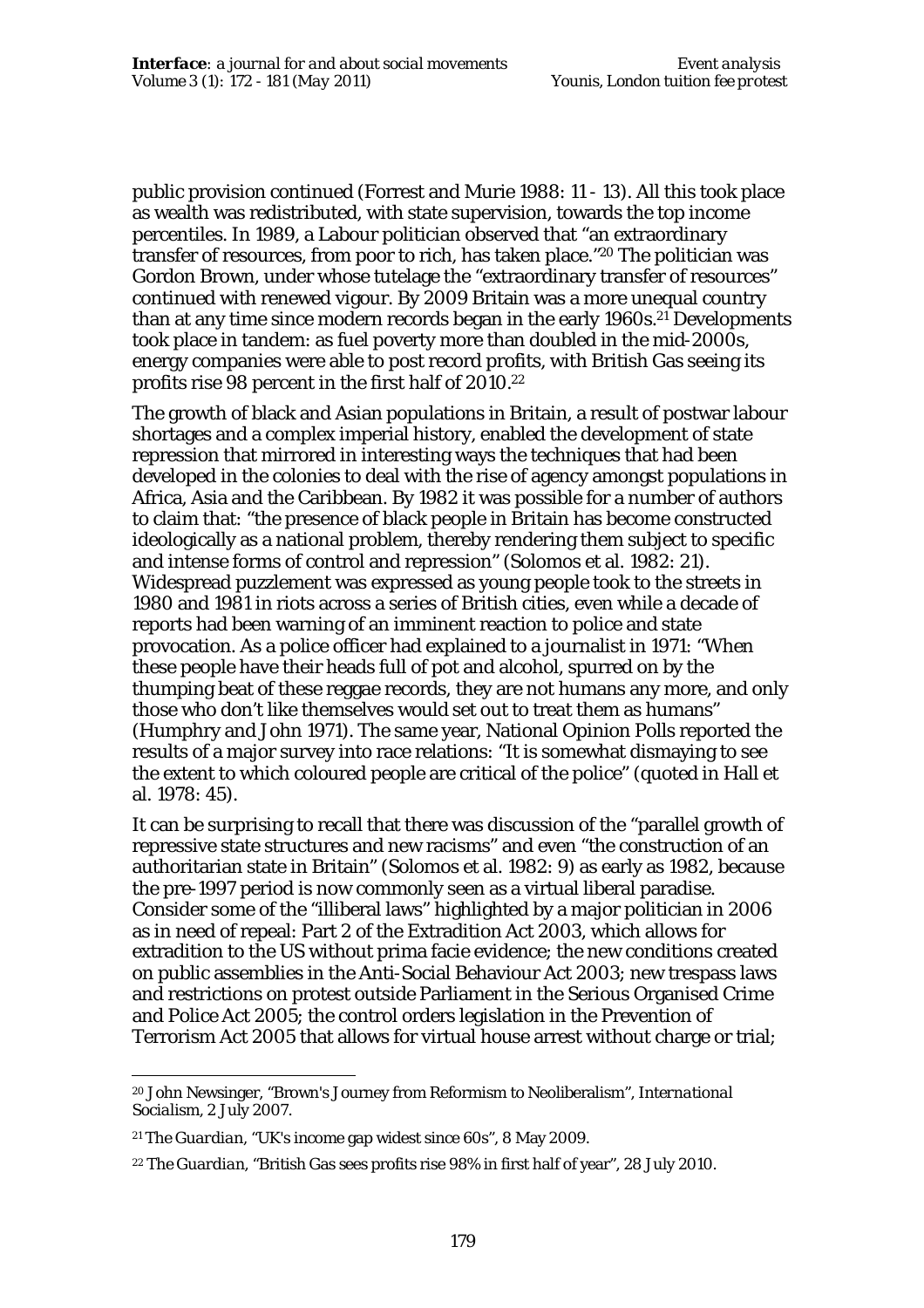and so on. New Labour's record was thus described as: "a frenzied approach to law-making, thousands of new offences, an illiberal belief in heavy-handed regulation, an obsession with controlling the minutiae of everyday life"23.

The politician who blasted Labour's record of social control here was, of course, Nick Clegg, under whose deputy premiership the current "appalling" and "ghastly" police response to protest takes place. By 2009, a three-year study published by the conservative International Commission of Jurists found that fear over terrorism was used to undermine human rights law and introduce repressive measures of social control that were illegal and counter-productive,<sup>24</sup> while in the same year a United Nations report criticised the UK for violating international bans on torture by participating in the illegal US "renditions" programme.25 All this barely constitutes a footnote to Britain's involvement in international torture and domestic repression, a record which is by now truly impressive.

While the British press have been tellingly incapable of presenting alternatives to the public sector cuts – though detailed alternatives, of course, exist<sup>26</sup> – it has been impossible to ignore the growing influence of the new student movement, which grew weekly in effectiveness as the police response became predictably more severe. It is yet too early to tell whether this crucial year will represent the victory of an emergent British social movement, or the successful implementation of a unique austerity programme forced onto a recalcitrant population.

 $\ddot{\phantom{a}}$ 

<sup>23</sup> *The Independent*, "Blair's 'frenzied law making': a new offence for every day spent in office", 16 August 2006

<sup>24</sup> BBC, "Anti-terror tactics 'weaken law' ", 16 February 2009.

<sup>25</sup> See BBC, "UN criticises UK 'rendition role' ", 10 March 2009; *The Independent*, "Terrorist threat 'exploited to curb civil liberties' ", 17 February 2009.

<sup>26</sup> For just one of many examples, see Unison's Alternative Budget, not reported in the press: http://falseeconomy.org.uk/files/unison-budget.pdf.